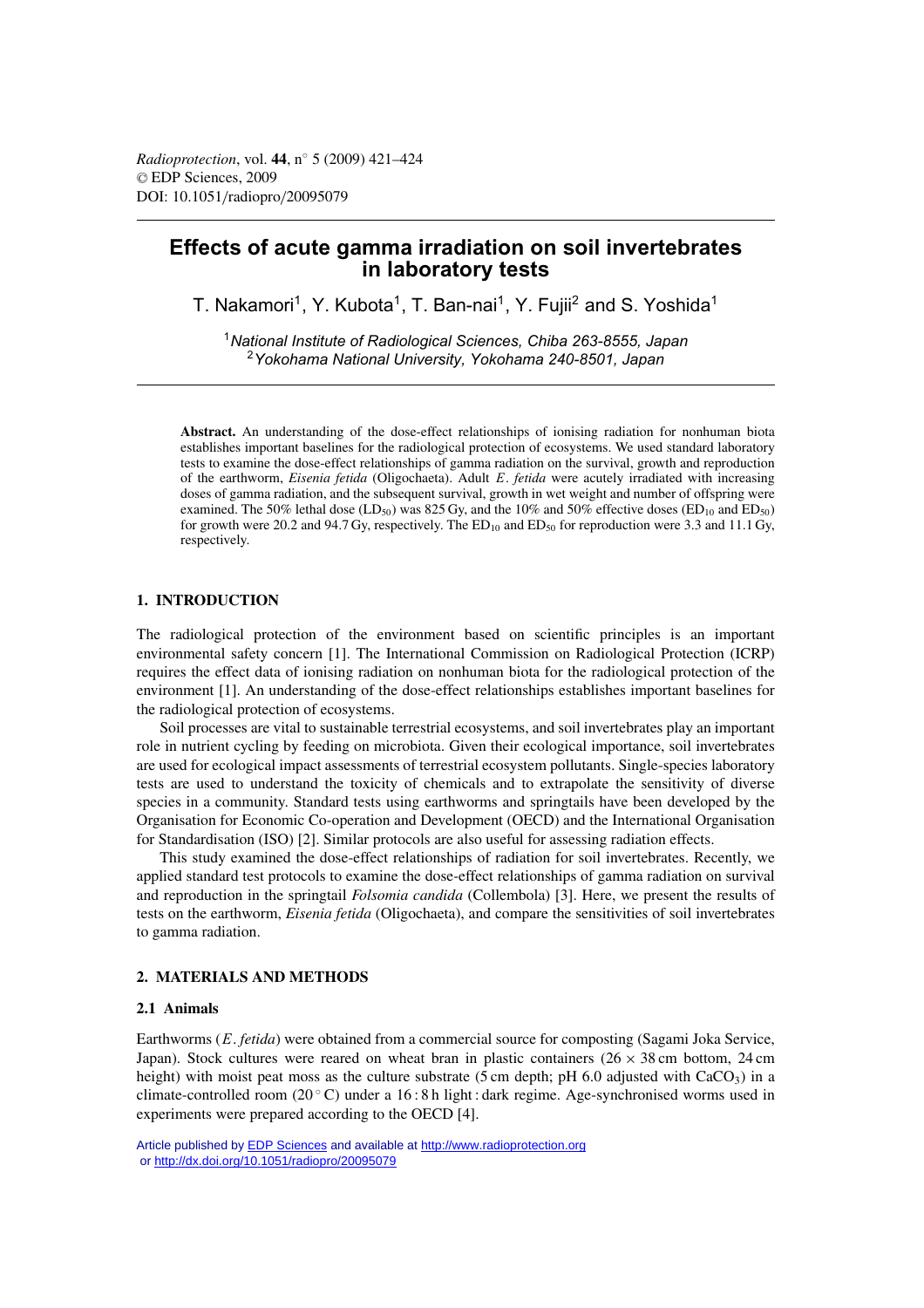#### 422 RADIOPROTECTION

### **2.2 Toxicity tests**

Earthworm reproduction tests were carried out largely according to the OECD [4]. Reproductive success (number of offspring per test vessel) and growth in wet weight (average of individual worms in a test vessel) were measured. Seven-month-old earthworms with a clitellum were placed in glass containers with a small amount of water and allowed to defecate for 1 day; their wet weights were measured after removing the excess water using filter paper. A group of ten worms (average wet weight ca. 400 mg) was transferred to a plastic Petri dish with moist filter paper and then acutely irradiated with 0, 4, 8, 12, 24, 40, 72 or 128 Gy of <sup>137</sup>Cs gamma radiation. After irradiation, the worms were reared in polyethylene test containers (11 cm diameter, 11 cm high; polyethylene lid with small holes) with 400 g (wet weight) of OECD artificial soil (peat moss : kaolin clay : sand  $= 10: 20: 70$  by dry weight; pH 6.0 adjusted with  $CaCO<sub>3</sub>$ ) in a climate-controlled room (20 °C) under a 16:8 h light : dark regime. Air-dried wheat bran (3 g) with water (5 ml) was supplied as food on the soil surface of each test vessel and replaced weekly. Mass losses in the test vessels were recovered by adding water to keep soil moisture content constant. Four weeks after irradiation, the adult worms were removed from the soil, placed in glass containers (50 mm diameter, 55 mm high) with a small amount of water and allowed to defecate for 1 day; their wet weights were measured after removing any excess water using filter paper. An additional 3 g of food with 5 ml of water was placed on the soil surface of each test vessel and then no food was supplied. Eight weeks after irradiation, the number of offspring (hatched from the cocoons) in the soil was examined by hand collecting. Eight replicates of nonirradiated controls were used, with four for each treatment.

Earthworm survival tests were carried out largely according to the OECD [5]. Adult worms with a clitellum (wet weight ca. 500 mg, age not specified) were treated as in the reproduction tests, except that higher doses of  ${}^{60}$ Co gamma radiation (0, 70, 130, 240, 415, 745, 1330 or 1775 Gy) were used; survival was examined 2 weeks after irradiation. No food was supplied and the test was conducted in continuous light. Four replicate vessels were used per dose radiation and non-irradiated control.

## **2.3 Statistics**

The data were analysed as described elsewhere [3]. Briefly, a logistic model was used to estimate the effect parameters: the 50% lethal dose (LD<sub>50</sub>) and the 10% and 50% effective doses (ED<sub>10</sub> and ED<sub>50</sub>, respectively). The treatment means were used for the regression analysis. One-way analysis of variance (ANOVA) and Dunnett's comparison with the control at a 5% significance level were performed to determine the no-observed-effect and lowest-observed-effect doses.

## **3. RESULTS AND DISCUSSION**

Laboratory toxicity tests were applied to examine the dose-effect relationships for acute gamma irradiation of the earthworm, E. *fetida*. The OECD criteria for a validation test [4] were met in this study: in reproduction test controls, adult mortality was 3%, the average number of offspring per vessel was 150.3 and the coefficient of variation of offspring was 18.3%.

Figure 1 shows the dose-effect relationships of acute gamma irradiation for the reproduction, growth and survival of E. *fetida*. Reproduction and survival showed clear dose-effect relationships, but growth did not. This may have been partly due to technical reasons, such as inconsistent removal of water and gut loads at weighing. Higher reproduction at lower doses may also obscure the dose-effect relationships on growth in weight, since reproduction may reduce the weight of worms.

The no-observed-effect and lowest-observed-effect doses of acute gamma irradiation for reproduction were 4 and 8 Gy, respectively (ANOVA,  $P < 0.05$ ). The ED<sub>10</sub> and ED<sub>50</sub> for reproduction and the LD<sub>50</sub> of acute gamma irradiation were 3.3, 11.1 and 825 Gy, respectively (Table 1). The value of  $LD_{50}$  was higher than that in Suzuki and Egami [6] (650 Gy), probably because of the longer test period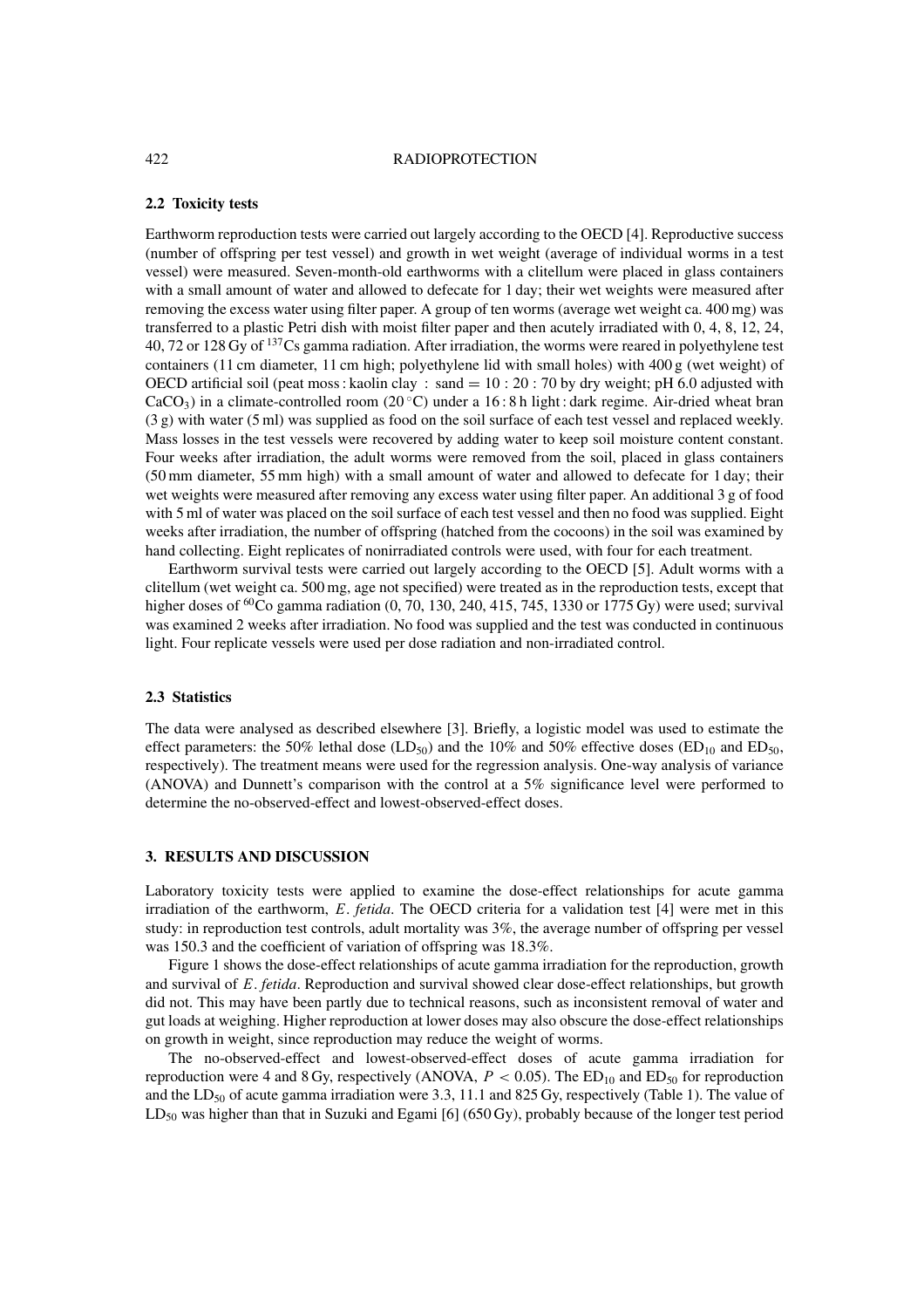#### ECORAD 2008 423

in their study (4 weeks) compared to ours (2 weeks), as the mortality of irradiated animals increases with time [3, 6].

The sensitivity of reproduction to acute gamma irradiation was greater than that to chronic irradiation in the earthworm reproduction test. In external chronic exposure tests, the hatchability of cocoons produced during the first 4 weeks decreases by 61% at 43 m Gy/h (accumulated dose of 26 Gy) [7]. The ED50 for reproduction with acute irradiation (11.1 Gy) was approximately half of the accumulated dose. Since effect data for chronic exposure are limited, standard laboratory tests are useful for extrapolating from acute toxicity to chronic toxicity in radioecology. However, extrapolation has a limitation, since chronic exposure for a longer period than the standard test have more severe or different effects [7].



Dose of acute gamma irradiation (Gy)

**Figure 1.** Effects of acute gamma irradiation on reproduction (a), growth (b) and survival (c) in *Eisenia fetida.* Reproduction, growth in wet weight and survival were examined 8, 4 and 2 weeks after irradiation, respectively. Survival was examined in a different series of assays. The data points are the averages of replicates ( $n = 8$ , nonirradiated control for reproduction and growth test;  $n = 4$ , others). Error bars indicate the standard deviation. The lines are dose-response relationships fitted using a logistic model.

|            | Reproduction        |                     | Growth           |                     | Survival            |                   |
|------------|---------------------|---------------------|------------------|---------------------|---------------------|-------------------|
| Animals    | ED <sub>10</sub>    | $ED_{50}$           | ED <sub>10</sub> | $ED_{50}$           | $LD_{50}$           | References        |
| Earthworm  | 3.3                 | 11.1                | 20               | 95                  | 825                 | this work         |
| (Eisenia   | $(2.1 - 4.8)$       | $(9.3 - 13.1)$      | $(0.4 - 80)$     | $(53 - 1516)$       | $(NA-865)$          |                   |
| fetida)    | $(8 \text{ weeks})$ | $(8 \text{ weeks})$ | (4 weeks)        | 4 weeks)            | (2 weeks)           |                   |
| Springtail | 7.1                 | 21.9                | 32               | 144                 | 1356                | $\lceil 3 \rceil$ |
| (Folsomia  | $(4.0 - 11.3)$      | $(17.5 - 27.1)$     | $(13-52)$        | $(98 - 187)$        | $(1343 - 1368)$     |                   |
| candida)   | $(4 \text{ weeks})$ | $(4 \text{ weeks})$ | (4 weeks)        | $(4 \text{ weeks})$ | $(4 \text{ weeks})$ |                   |

**Table 1.** Effective doses (Gy) of acute gamma irradiation for soil invertebrates.

 $ED_x$ ,  $x\%$  effective dose;  $LD_{50}$ , 50% lethal dose; first parentheses, 95% confidence interval; second parentheses, test period; NA, not available. Growth was measured in wet weight and body length for earthworms and springtails, respectively.

Table 1 summarises the effective doses of acute gamma irradiation for soil invertebrates (the earthworm E. *fetida* and the springtail F. *candida*) derived from standard toxicity tests. In the standard tests, E. *fetida* was more sensitive than F. *candida*, although differences exist in the life span and experimental design between the animals. A higher sensitivity of E. *fetida* than F. *candida* is also observed for heavy metals [e.g., 8], but not for certain organic chemicals, such as insecticides [e.g., 9]. Reproduction was more sensitive to gamma radiation than survival in both E. *fetida* and F. *candida*. The higher sensitivity of reproduction is consistent with findings in other invertebrates [e.g., 10]. This may be explained by the fact that reproductive tissues, which require mitotic activity, are more sensitive to ionising radiation than other tissues.

Laboratory toxicity tests are also applicable in field contamination monitoring, if test organisms have been exposed to field-collected soils. In such assays, increased attention has focused on gene expression as a biomarker, as it may allow fast, sensitive and diagnostic assays [11]. However, limited